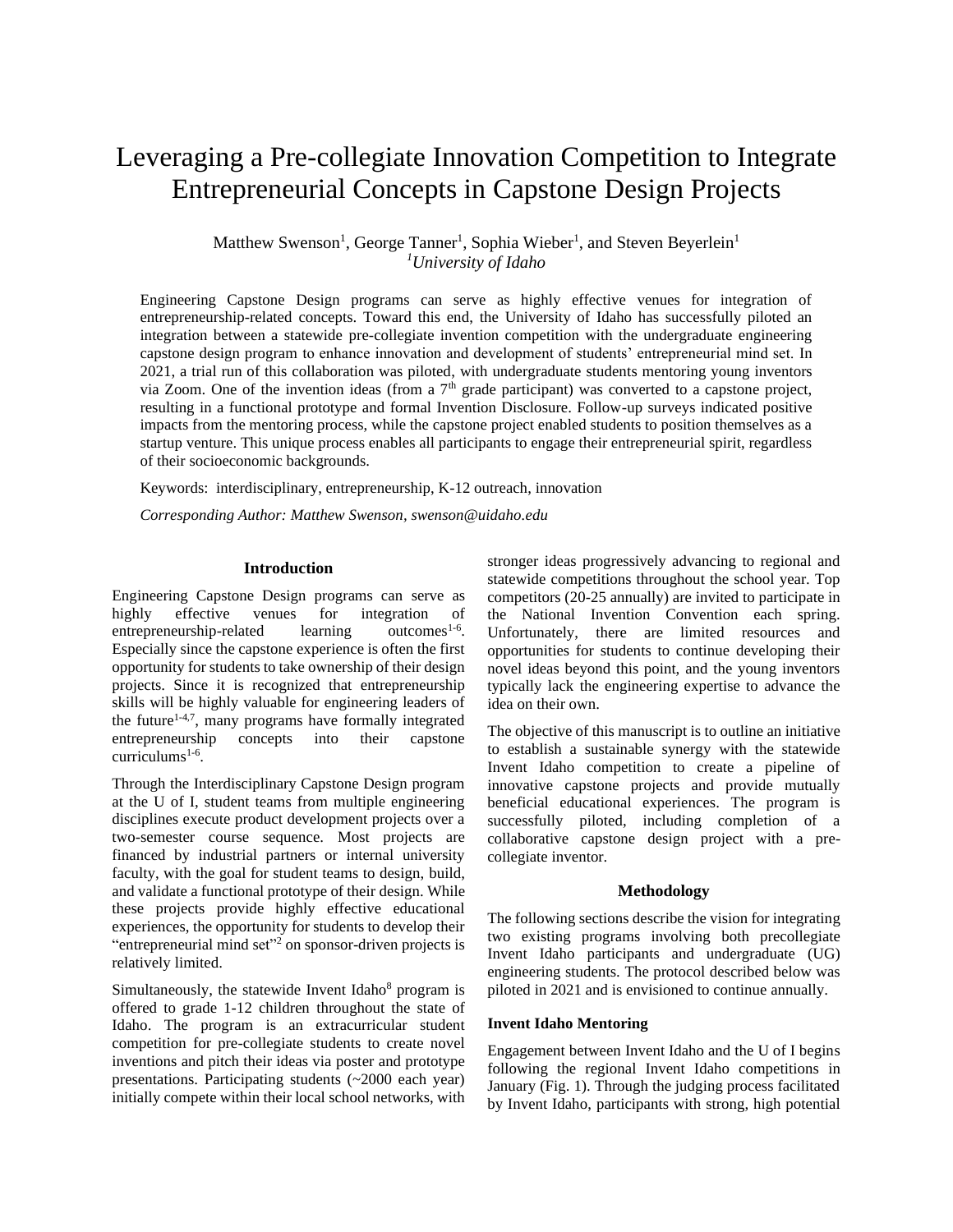

Figure 1. Illustration of program integration. U of I undergraduate students mentor grade 1-12 Invent Idaho participants during the Spring semester, creating a pipeline for capstone project inventions and potential commercialization of new products.

ideas are invited to continue onto the statewide competition in March. Continuing participants with mechanical or electromechanical invention ideas are selected and sent a formal invitation (from the Director of Invent Idaho) for optional mentoring with U of I mentors. In parallel, volunteer UG students in the junior level design class in mechanical engineering are recruited to serve as mentors for the Invent Idaho participants. The volunteer mentors are provided with basic training on coaching techniques, protocols for capstone design projects, and commercialization strategies. The primary purpose of the mentorship is to provide encouragement to the young inventors, provide feedback on likely feasibility of the invention ideas, facilitate brainstorming to enhance their inventions, and assist the inventors with articulating the value proposition for their invention idea.

For all participants, a U of I instructor facilitates a mentoring session via Zoom between each young inventor and an UG mentor. During this session, the inventor presents the motivation for their idea, discusses the progress they have made so far, and asks for advice. At the same time, mentors ask open-ended questions to help the inventor discover potential ideas to improve upon the current state and enhance their product pitch. If appropriate, UG mentors are allowed to assist with simple 3D printing or laser cutting to help with basic prototyping. Following the statewide Invent Idaho competition in March, some participants advancing to the National Invention Convention are invited to present their invention ideas at the Annual Engineering Design EXPO on the U of I campus, showcasing their projects adjacent to current capstone design presentations.

## **Transition to Capstone Design**

After the Invent Idaho cycle has concluded, a team of 8 interdisciplinary capstone instructors review each invention idea and selects candidates for conversion to capstone design projects. Team formation for capstone projects involves three fundamental phases: a)

introduction of project options to students, b) students "bidding" for their project preferences, and c) faculty assignment of the project teams using student preferences. The projects are formally "pitched" to the students via a Project Fair format<sup>9</sup>. Following introduction, each student identifies their project preferences, which informs assignment of project teams by the capstone faculty. Simultaneously, student teams in the Entrepreneurship course within the U of I's College of Business are assigned following a similar format. These teams will advance the product pitch, compete in regional pitch competitions, and draft a preliminary business plan for the potential new product. Throughout the entire capstone project, the original inventor adopts the role of "client" for the project, participating in formal design reviews and presentations along the way.

#### **Results**

In 2021, a trial run of this collaboration was piloted, with remarkable success. Several Invent Idaho participants were matched with UG design students for mentoring over Zoom. Subsequently, one of the Invent Idaho participants ( $7<sup>th</sup>$  grade) presented their invention (a novel tree planting device) at the Annual Engineering Design EXPO on the U of I campus. This idea was then converted to a UG capstone design project beginning June 2021.

## **Undergraduate mentoring of participants**

Following the Invent Idaho regional competitions in January 2021, several participants were selected and invited to be paired with an UG mentor through coordination with the Invent Idaho Director. Selection of ideas was focused on inventions that were perceived to be more electromechanical in nature and would likely be a good fit with the skill sets of the UG mentors. Of the 13 invited participants, 10 pre-collegiate inventors within grades 5-8 accepted the opportunity. Seven out of the 10 pre-collegiate participants were female.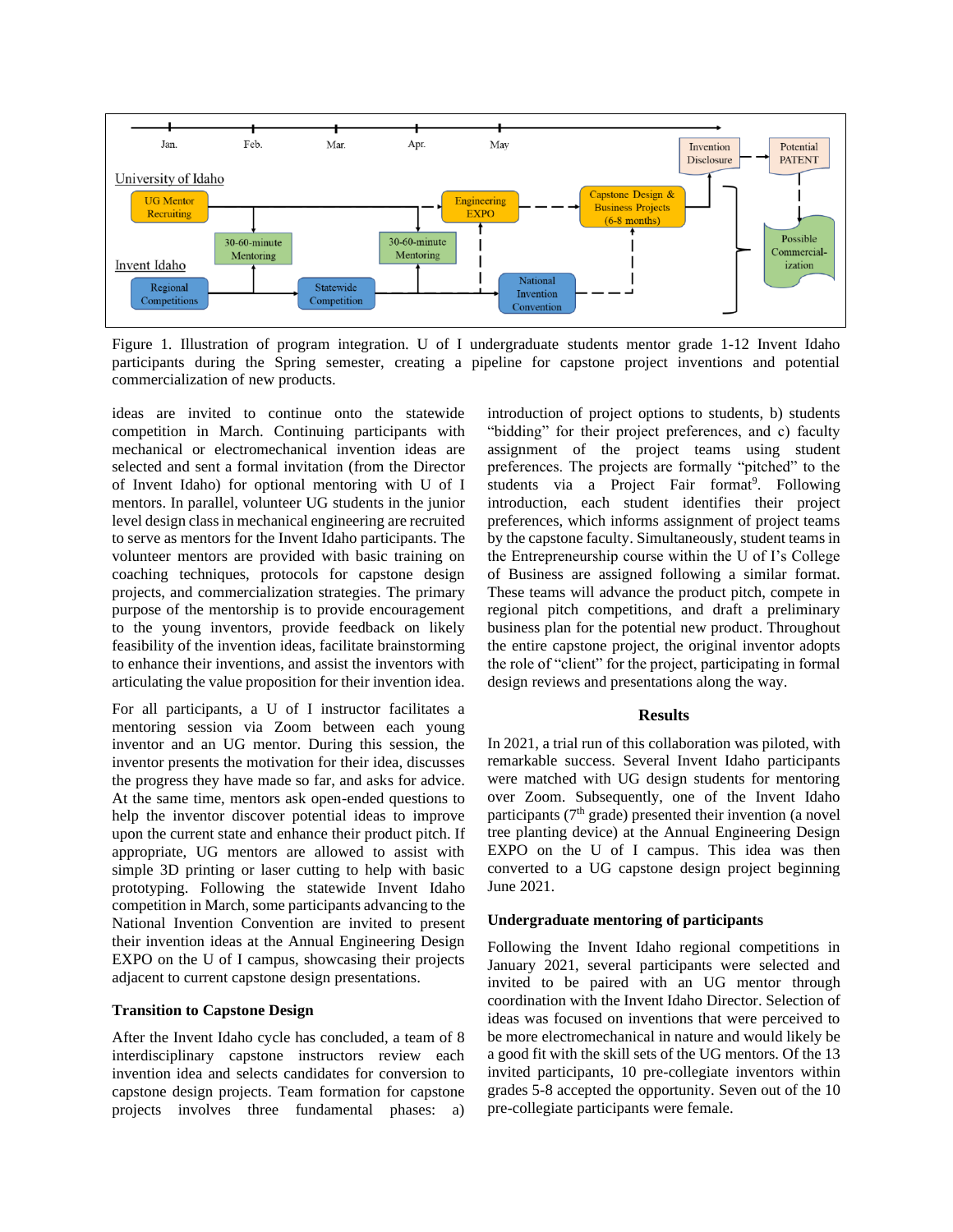At the same time, volunteer UG mentors were recruited in the junior-level design class, with a total of 13 students (~20% of the class) agreeing to participate in mentoring. The Invent Idaho participants and the UG mentors were paired based on coordinated time availability, while additional effort was made to match female participants with female UG mentors. Through coordination and email communication with parents, a total of 10 mentoring sessions ranging 30-60 minutes long were conducted via Zoom between the Invent Idaho participants and the UG students. Discussion topics included design ideas, product messaging and pitch, and potential applications for the invention. In one case, an UG mentor did follow up work to model and 3D-print a prototype component to assist an inventor with visualization of their idea. Through follow up surveys, participants on both sides expressed positive feedback from the experience.

## **Pilot Capstone Project**

At the conclusion of the Invent Idaho competitions, one idea was selected for transition to a Capstone Design project. The idea was a novel tree planting device for high volume planting of trees for reforestation purposes. Selection was based on the perceived high potential of the novel idea and the expected scope that would fit well within a single capstone sequence. An interdisciplinary team with mechanical engineering and materials science students was assigned to the project, while the young inventor was positioned as the "client" for the project. At the onset of the project, the capstone design team was charged to envision themselves as a start-up company developing a new product for the market. The team was given a budget of \$500.

While the capstone team was given autonomy to define their own direction, the young inventor was a periodic participant in the project. In particular, the inventor attended key milestone events including the kickoff meeting, formal design reviews, and presentations, providing input and perspective from their own learning experiences. The project concluded in December 2021 with a fully functional prototype and a formal Invention Disclosure submitted to the Office of Technology Transfer (OTT), and it has already gained interest from the USDA Forest Service as a future tool for reforestation.

#### **Discussion**

The Invent Idaho program is an open competition that limits participant investment to less than \$25, ensuring that any young inventors may participate regardless of economic or social status. Plus, the potential for young inventor ideas to become capstone projects and eventual commercial products creates an opportunity that is not readily available to kids today (to the authors' knowledge). Furthermore, UG mentors participate voluntarily, and all capstone teams are selected based on student preferences. As a result, the entire process empowers young inventors and students to control the outcomes through their own entrepreneurial spirit.

#### **Mentoring Relationship**

Based on limited feedback from follow-up surveys, the mentoring phase of the process appears to be mutually beneficial for both the pre-collegiate inventors and the UG mentors. On the pre-collegiate side, young students receive engineering-based coaching and assistance with realization of their ideas, which was previously not available to them. Invent Idaho participants consistently indicated that they benefitted from the mentoring, learning more about how to develop and pitch ideas and the overall product development process. Participants also indicated an increase in confidence and belief that they can make a difference through developing new solutions. They also consistently stated that they valued the experience and had an increased interest in STEM and entrepreneurship as a result of the mentoring.

Similarly, UG mentors indicated a clear benefit from the mentoring experience, also citing an increase in confidence in their own ideas and skills. They also indicated that the process would have a long-term positive impact on their leadership skill development. In particular, they were able to practice active listening skills and apply their own skills and knowledge to help others grow and succeed. Through integrating these programs, new opportunities have been created for students to engage in experiential learning at multiple levels while aiding the transition from an academic exercise to a real-world entrepreneurial experience.

#### **Capstone Project Opportunities**

At the conclusion of the Invent Idaho competitions, most pre-collegiate participants do not have the resources or expertise to continue with product development. Therefore, the potential for the invention idea to be converted to a capstone project offers a unique opportunity. For the young inventors, adoption by the university provides the impetus to keep going and enables the inventor to collaborate with engineering students that have stronger design skills sets. Through this effort, it is expected that the invention idea may climb several stages on the technical readiness level spectrum. In addition to the innovation benefits, the inventor is also enabled to shadow a capstone design team, witnessing the engineering process while having direct input into the product development.

For the UG students, the team is enabled to position themselves as a startup venture and define their own path.